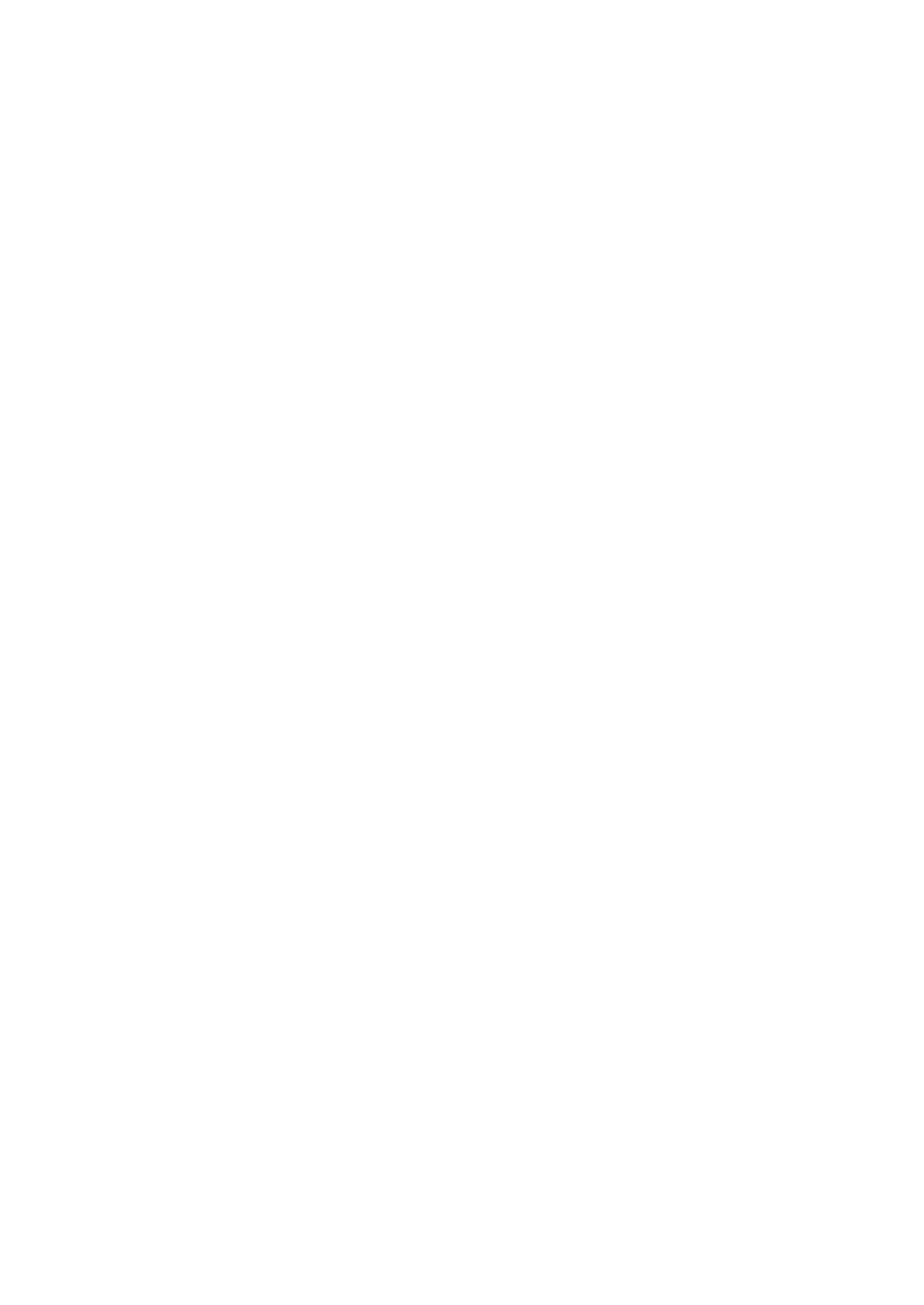**Regd. Office : 2B. Grant Lane, 4th Floor, Kolkata - 700 012**

### **NOTIC E**

**NOTICE** is hereby given that the 29th Annual General Meeting of **NITU TRADING COMPANY LIMITED** will be held at the Registered office of the company at 2B, Grant Lane, 4th Floor, Kolkata 700 012 on Friday, The  $30<sup>th</sup>$  day of September, 2011 at 11.30 A.M. to transact the following business :

### **ORDINARY BUSINESS**

- 1. To receive, consider and adopt the Audited Balance Sheet as at 31st March, 2011 and the Profit & Loss Account for the year ended on that date together with the Reports of Directors and Auditors thereon.
- 2. To appoint Mr. Nilkantha Das who retires by rotation and being eligible offer himself for reappointment.
- 3. To appoint Auditors of the Company and fix their remuneration.

### **For and on behalf of the Board of Directors**

Place : Kolkata SD/-

**Director**

Dated : May  $27<sup>th</sup>$  2011

### **Note:**

- 1. A member entitled to attend and vote at the meeting is entitled to appoint a proxy to attend and vote in his stead. A proxy need not be a member of the Company. Proxies in order to be effective must be deposited at the registered office of the Company not less than 48 hours before the commencement of the aforesaid meeting.
- 2. The Register of Members and Share Transfer Books in respect of Equity Shares shall remain closed with effect from 28<sup>th</sup> September 2011 to 30<sup>th</sup> September 2011 (both days inclusive).
- 3. Members/proxies should bring the attendance slip duly filled in for attending the Meeting.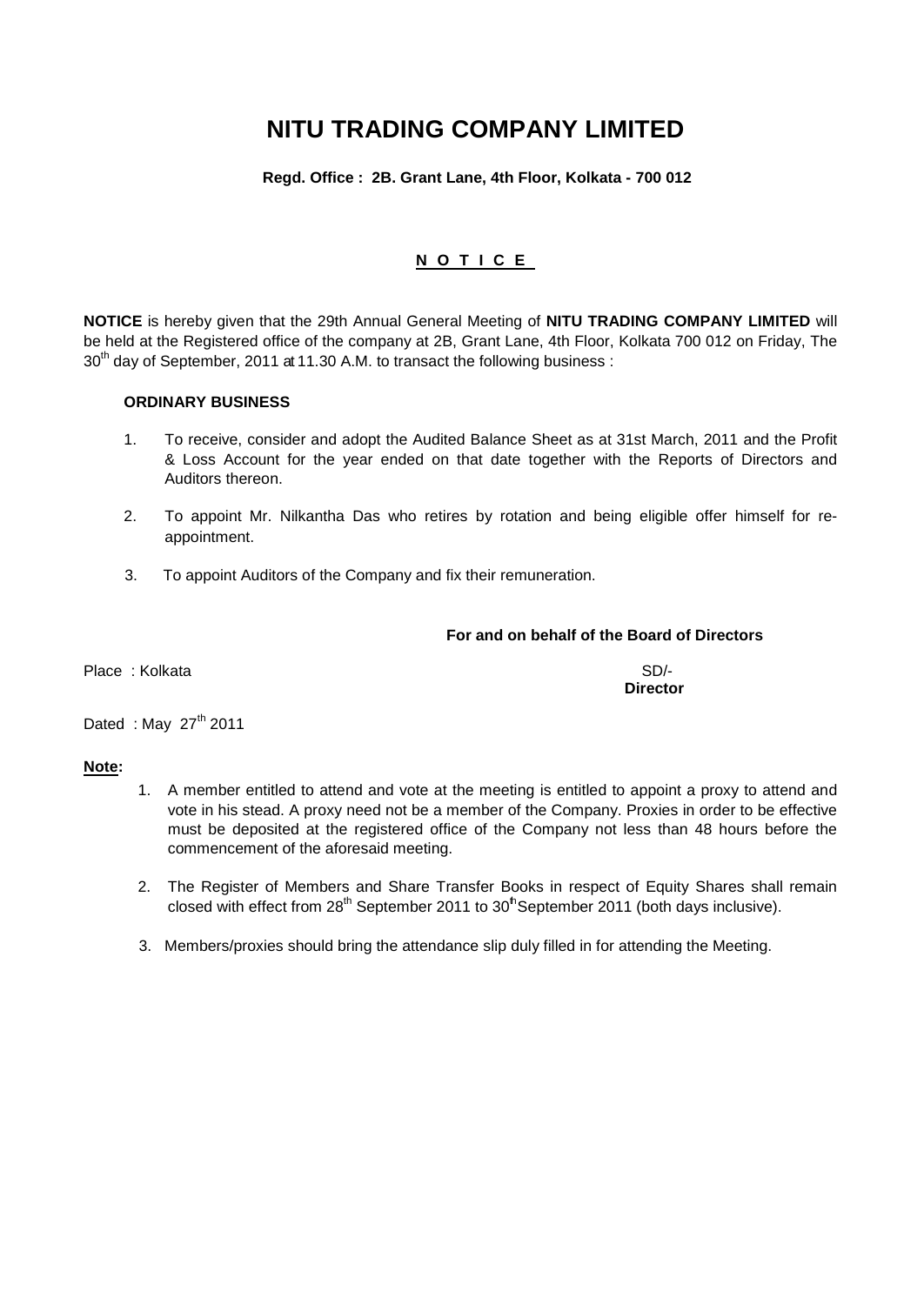### **DIRECTORS' REPORT**

### **TO THE MEMBERS OF**

### **NITU TRADING COMPANY LIMITED**

The Directors present their 29<sup>th</sup> Annual Report and the Audited Statement of Accounts, for the year ended 31<sup>st</sup> March. 2011.

### **Financial Results & Operations**

| Profit (Loss) before Depreciation & Taxation | 2010-11<br>(0.16) | (Rs. In Lac)<br>2009-10<br>(0.57) |
|----------------------------------------------|-------------------|-----------------------------------|
| Depreciation                                 |                   |                                   |
| Profit (Loss) before tax                     | (0.16)            | (0.57)                            |
| Provision for taxation                       |                   |                                   |
| (a) Current                                  |                   |                                   |
| (b) Deferred                                 |                   |                                   |
| Profit (Loss) after tax                      | (0.16)            | (0.57)                            |
| Balance Brought forward from Previous Year   | (18.47)           | (17.90)                           |
| Balance carried to Balance Sheet             | (18.63)           | (18.47)                           |

The performance of the company is expected to improve in the current year.

### **Dividend**

The Directors do not recommend any dividend for the year ended 31" March, 2011.

### **Directors" Responsibility Statement**

Pursuant to Section 217(2AA) of the Companies Act, 1956, the Directors' confirm that:

- (i) in the preparation of the annual accounts the applicable accounting standards have been followed and that there are no material departures;
- (ii) they had selected such accounting policies and applied them consistently and made judgements and estimates that are reasonable and prudent so as to give a true and fair view of the state of affairs of the Company at the end of the financial year and of the loss of the Company for that period;
- (iii) they have taken proper and sufficient care for the maintenance of adequate accounting records in accordance with the provisions of the Companies Act, 1956 for safeguarding the assets of the Company and for preventing and detecting fraud and other irregularities:
- (iv) they have prepared the annual accounts on a 'going concern' basis.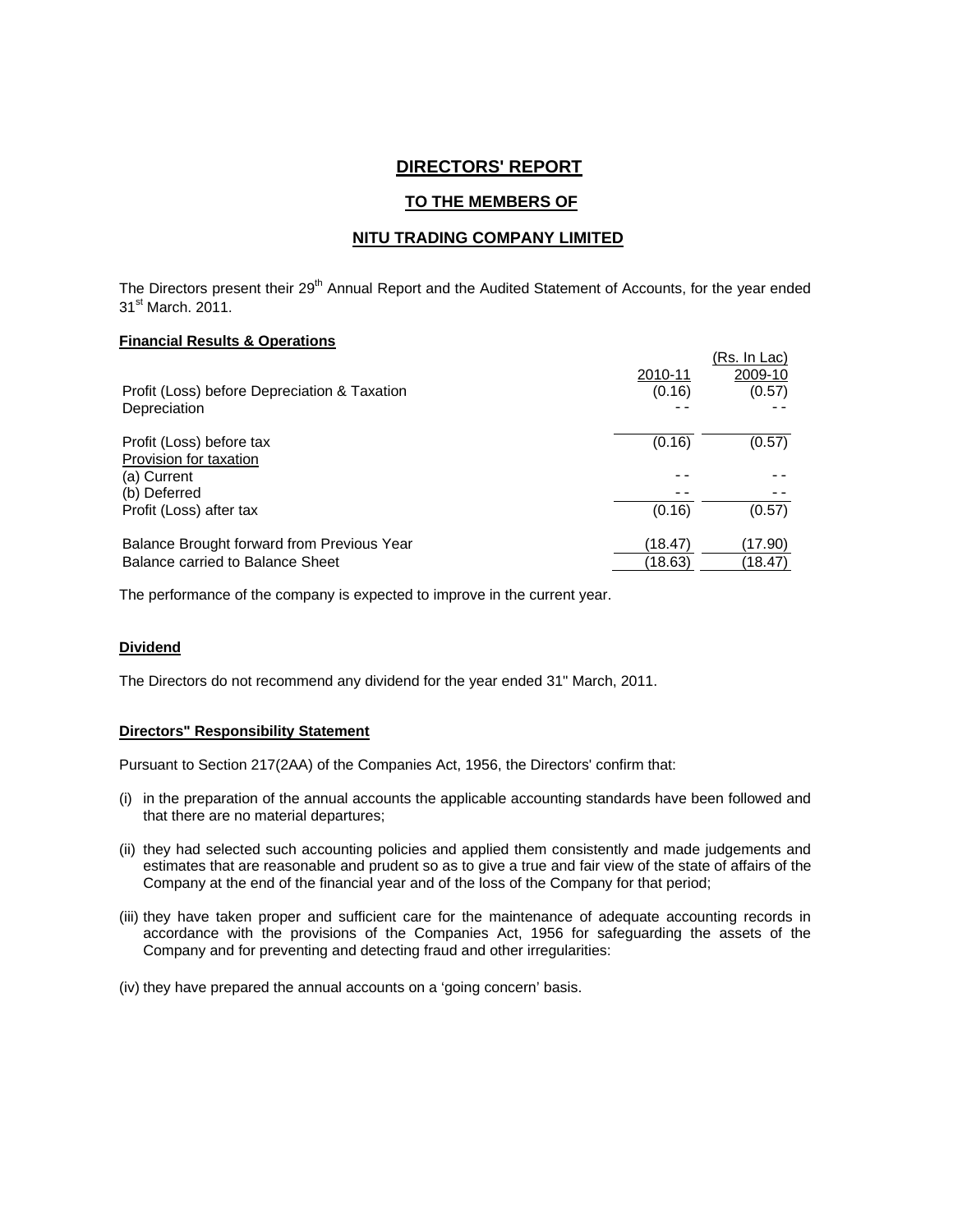### **Corporate Governance**

Corporate Governance under clause 49 of the Listing Agreement is not applicable in respect of the Company as the paid up capital of the Company is not exceeding Rs. 3 Crores.

### **Directors**

Mr. Nilkhanta Das, retires by rotation and being eligible offers himself for re-appointment.

### **Auditors**

M/s. Mandawewala & Co., Chartered Accountants, Kolkata, auditor of the company retires at the conclusion of the 29<sup>th</sup> A.G.M. and being eligible offers themselves for a appointment. The Company has also received a certificate from them under section 224(1B) of the Companies act 1956. The report of the auditor is self-explanatory and does not require any further elaboration.

#### **Employees**

There were no employees, covered under Section 217(2A) of the Companies Act, 1956 read with Companies (Particulars of employees) Rules. 1975.

### **Conservation of Energy , Research & Development and Technology Absorption**

During the year under review, your Company was not engaged in the manufacturing activities, therefore, the particulars as required under section 217(1)(e) read with the Companies (Disclosure of Particulars in the Report of Board of Directors) Rules, 1988 regarding the conservation of energy, research and development and technology absorption are not applicable.

### **Foreign Exchange Earnings & Outflow**

Total earnings in foreign exchange during the year –Rs. Nil Total outflow of foreign exchange during the year - Rs. Nil

### **For and on behalf of the Board of Directors**

Place : Kolkata

Dated : 27.05.2015 **Chairman** 

**SD/-**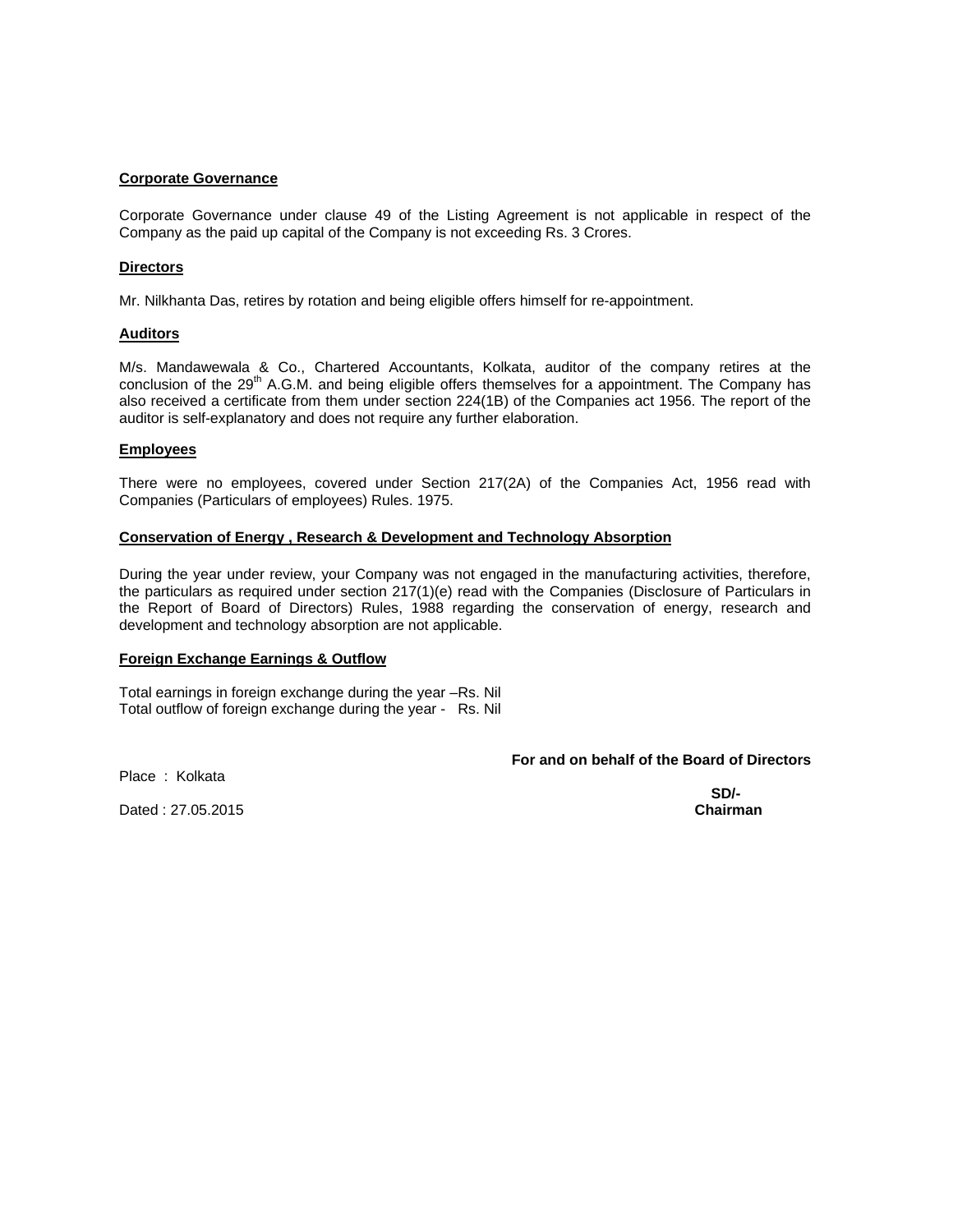### AUDITORS' REPORT

\_\_\_\_\_\_\_\_\_\_\_\_\_\_\_\_\_\_\_\_\_\_\_\_\_\_\_\_\_\_\_\_\_\_\_\_\_\_\_\_\_\_\_\_\_\_\_\_\_\_\_\_\_\_\_\_\_\_\_\_\_\_\_\_\_\_\_\_\_\_\_\_\_\_\_\_\_\_\_\_\_\_\_\_\_\_\_\_\_\_\_\_\_\_\_\_\_\_\_\_\_\_\_\_\_\_\_\_\_\_\_

### To the Members of **M/s** *.* **NITU TRADING COMPANY LIMITED**

We have audited the attached Balance Sheet of **M/s. NITU TRADING COMPANY LIMITED** as at 31st March 2011 and the Profit & Loss Account and cash Flow Statement for the year ended on that date annexed thereto. These financial statements are the responsibility of the Company's management. Our responsibility is to express an opinion on these financial statements based on our audit.

We have conducted our audit in accordance with auditing standards generally accepted in India. Those Standards require that we plan and perform the audit to obtain reasonable assurance about whether the financial statements are free of material misstatement. An audit includes examining, on a test basis, evidence supporting the amounts and disclosures in the financial statements, An audit, also includes assessing the accounting principles used and significant estimates made by management, as well as evaluating the overall financial statement presentation. We believe that our audit provides a reasonable basis for our opinion.

As required by the Companies (Auditor's Report) Order, 2003 (as amended) issued by the Central Government of India in terms of Sub-Section (4A) of Section 227 of the Companies Act, 1956, we enclose in the Annexure a statement on the matter specified in paragraphs 4 and 5 of the said order. We report that:

(a) We have obtained all the information and explanations which, to the best of our knowledge and belief, were necessary for the purposes of our audit;

(b) In our opinion, proper books of accounts as required by law have been kept by the company so far as appears from our examination of those books.

(c) The Company's Balance Sheet and Statement of Profit & Loss dealt with by this report are in agreement with the books of account.

(d) In our opinion, the Balance Sheet and Statement of Profit & Loss dealt with by this report have been prepared in compliance with the accounting standards referred to in Sub-Section(3C) of Section 211 of the Companies Act, 1956.

(e) On the basis of written representations received from Directors, as on 31st March 2011 and taken on record by the Board of Directors, we report that none of the Directors is disqualified as on 31st March 2011 from being appointed as an Director of the company in terms of Clause (g) of Sub-Section (1) of Section 274 of the Companies Act, 1956;

(f) In our opinion and to the best of our information and according to the explanations given to us, the said accounts read together with the notes given above and other notes and schedules annexed thereto, gives in the prescribed manner the information required by the Companies Act, 1956, in the manner so required and give a true and fair view in conformity with the accounting principles generally accepted in India:

(i) In the case of the Balance Sheet, of the state of affairs of the Company as at 31st March, 2011; And

(ii) In the case of the Statement of Profit & Loss, of the **Loss** for the year ended on that date.

(iii) In the case of the Cash Flow Statement, of the cash flow for the year ended on that date.

 **For MANDAWEWALA & CO. Chartered Accountants Firm Reg. No. 322130E** 

**Place: Kolkata** 

**SD/- Date: 27.05.2011 ( Anil Kr. Mandawewala ) Partner M. No. 055939**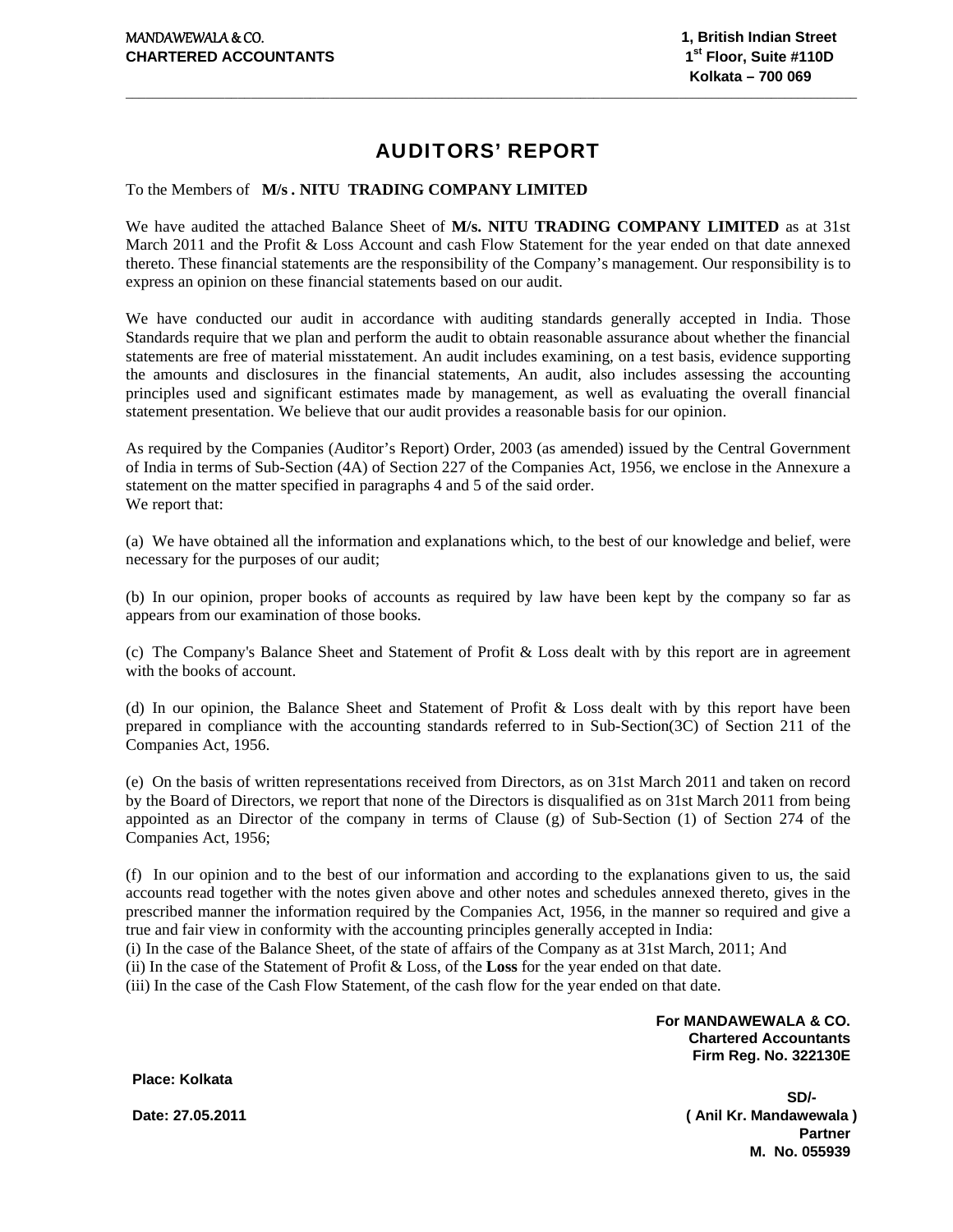### **ANNEXURE TO THE AUDITORS'S REPORT**

Statement referred to in paragraph 3 of the Auditors' Report of even date to the members of M/s. NITU **TRADING COMPANY LIMITED** on the financial Statements as of and for the year ended  $31<sup>st</sup>$  March 2011.

In terms of the information and explanation given to us and the books and records examined by us in the normal course of audit and to the best of our knowledge and belief, we state that:

(i) The Company does not own any fixed assets and as such clauses  $4(I)(a)$  to  $4(I)(c)$  of the Companies (Auditors Report) Order'2003 are not applicable.

(ii) The company is a service company, primarily rendering consultancy services. According, it does not hold any inventories. Hence paragraph 4(ii) of the order is not applicable.

(iii) (a) As informed to us, the company has not granted any unsecured loan to a parties listed in the Register maintained under section 301 of Companies Act 1956 so as such clauses  $4(iii)(b)$  to  $4(iii)(d)$  are not applicable. (e) As informed to us the company has not taken any loans, secured or unsecured, from companies, firms or other parties covered in the register maintained under section 301 of the Act. Accordingly clauses (iii) (f) and (g) of paragraph 4 of the order are not applicable in the case of the company in the current year.

(iv) In our opinion and according to the information and explanations, given to us there is an adequate internal control procedure commensurate with the size of the Company and nature of its business with regard to purchases of inventories, fixed assets and with regard to the sale of inventories. During the course of our Audit, we have not observed any continuing failure to correct major weaknesses in internal controls.

(v) (a) According to the information and explanations given to us, we are of the opinion that the transactions that need to be entered, if any, into the register maintained under section 301 of the Companies Act 1956 have been so entered.

 (b) According to the information and explanations given to us, there are no transactions of purchase of goods and materials and sale of goods, materials and services made in pursuance of contracts or arrangements with any party entered in the register maintained under Section 301 of the Companies Act, 1956 for value aggregating to Rs. 500000/- or more during the year under review.

(vi) The company has not accepted any deposits from the public during the year within the meaning of Section 58A and Section 58AA of the Companies Act, 1956 and the rules framed there under with regard to the deposits accepted from the public. No order has been passed by the Company Law Board.

(vii) In our opinion and according to the information and explanations, given to us there is an adequate internal audit system commensurate with the size of the Company and nature of its business.

(viii) This being a financial company, the provision of sections 209(1)(d) regarding maintenance etc. of Cost Accounting records, are not applicable to the company.

(ix) (a) As explained to us, the Provident Fund Scheme and Employees State Insurance Scheme are not applicable to the company.

(b) According to the information given to us, no undisputed amounts payable in respect of Income Tax, Sales Tax, Wealth Tax, customs duty and excise duty and cess were in arrears, as at 31<sup>st</sup> March 2011 for the period exceeding six months from the date they become payable.

(c) According to the information and explanation given to us, there are no dues of Sales Tax, Income Tax, Customs Duty, Wealth Tax, Excise Duty and Cess, which have not been deposited on account of any dispute.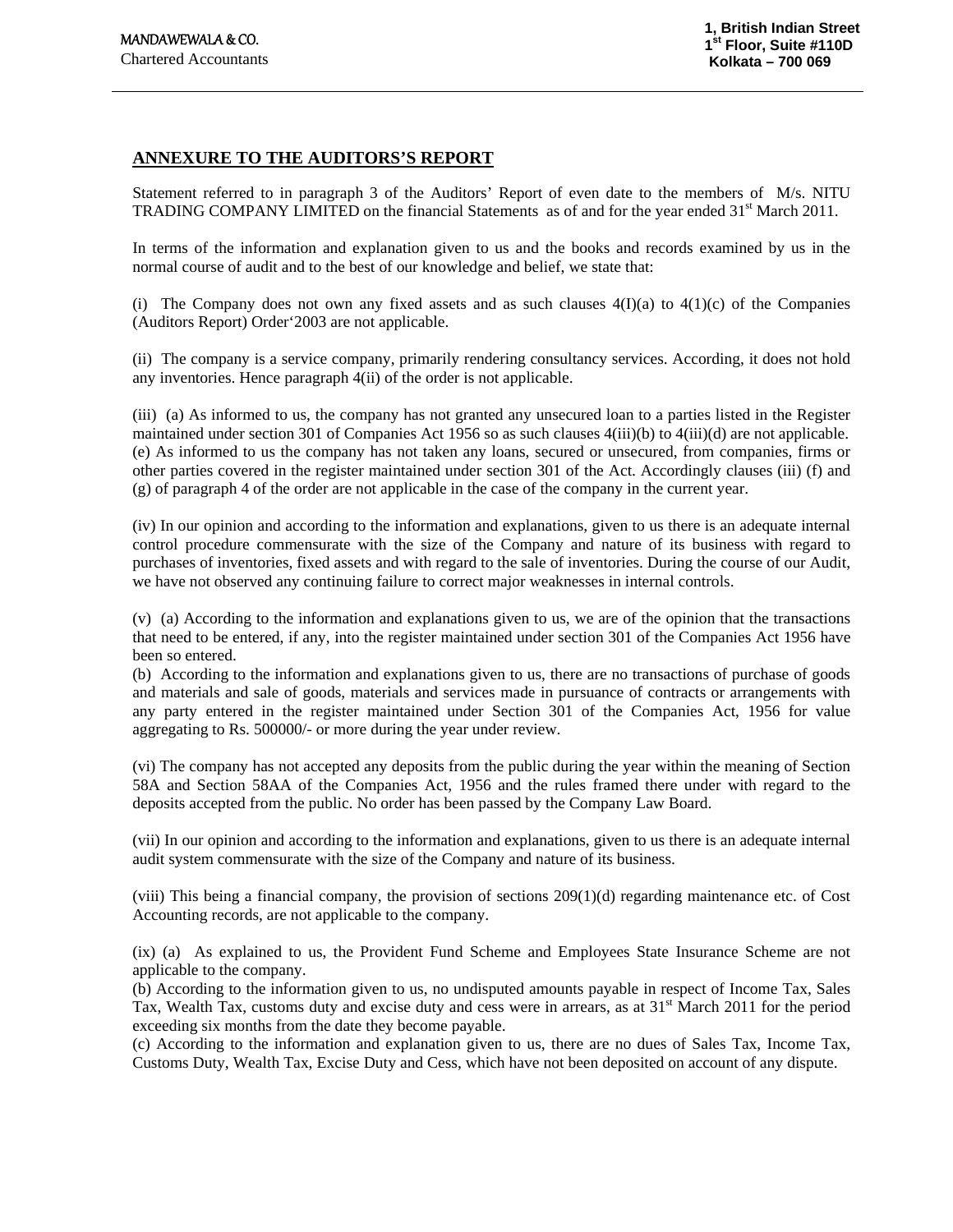(x) As on  $31<sup>st</sup>$  March 2011, the accumulated losses of the company are more than 50% of its net worth. The company has incurred cash losses during the financial year covered by our audit as well as in the immediately preceding financial year.

(xi) In our opinion and according to the information and explanations given to us, the Company has not defaulted in repayment of dues to bank with which transactions have been made during the year.

(xii) In our opinion and according to the information and explanations given to us, the Company has not granted any loans and advances on the basis of security by way of pledge of shares, debentures and other securities.

(xiii) The Company is not a chit fund, nidhi/ mutual benefit fund and therefore the requirements pertaining to such class of companies is not applicable. Therefore the provision of clause 4(xiii) of the Companies (Auditors' Report) Order 2003 are not applicable to the company.

(xiv) The Company has maintained proper records of transactions and contracts in respect of trading in shares and other securities and timely entries have been made therein. The Investments are held by the Company in its own name except to the extent permitted under Section 49 of the Companies Act 1956.

(xv) The Company has not given any guarantee for loans taken by others from banks or financial institutions.

(xvi) The Company has not taken any term loans during the year.

(xvii) According to the information and explanations given to us and on overall examination of the Balance Sheet of the company we report that no funds raised on short term basis have been used for long term investment and vice versa.

(xviii) According to the information and explanations given to us, the Company has not made any preferential allotment of shares during the year to parties and companies covered in the Register maintained under Section 301 of The Companies Act, 1956.

(xix) The Company has not issued any debentures during the year and therefore the question of creating security in respect thereof does not arise.

(xx) The Company has not made any public issues during the year and therefore the question of disclosing the end use of money does not arise.

(xxi) According to the information and explanations given no fraud on or by the company has been noticed or reported during the year.

> **For MANDAWEWALA & CO. Chartered Accountants Firm Reg. No. 322130E**

**Place: Kolkata** 

**SD/- Date: 27.05.2011 ( Anil Kr. Mandawewala) Partner M. No. 055939**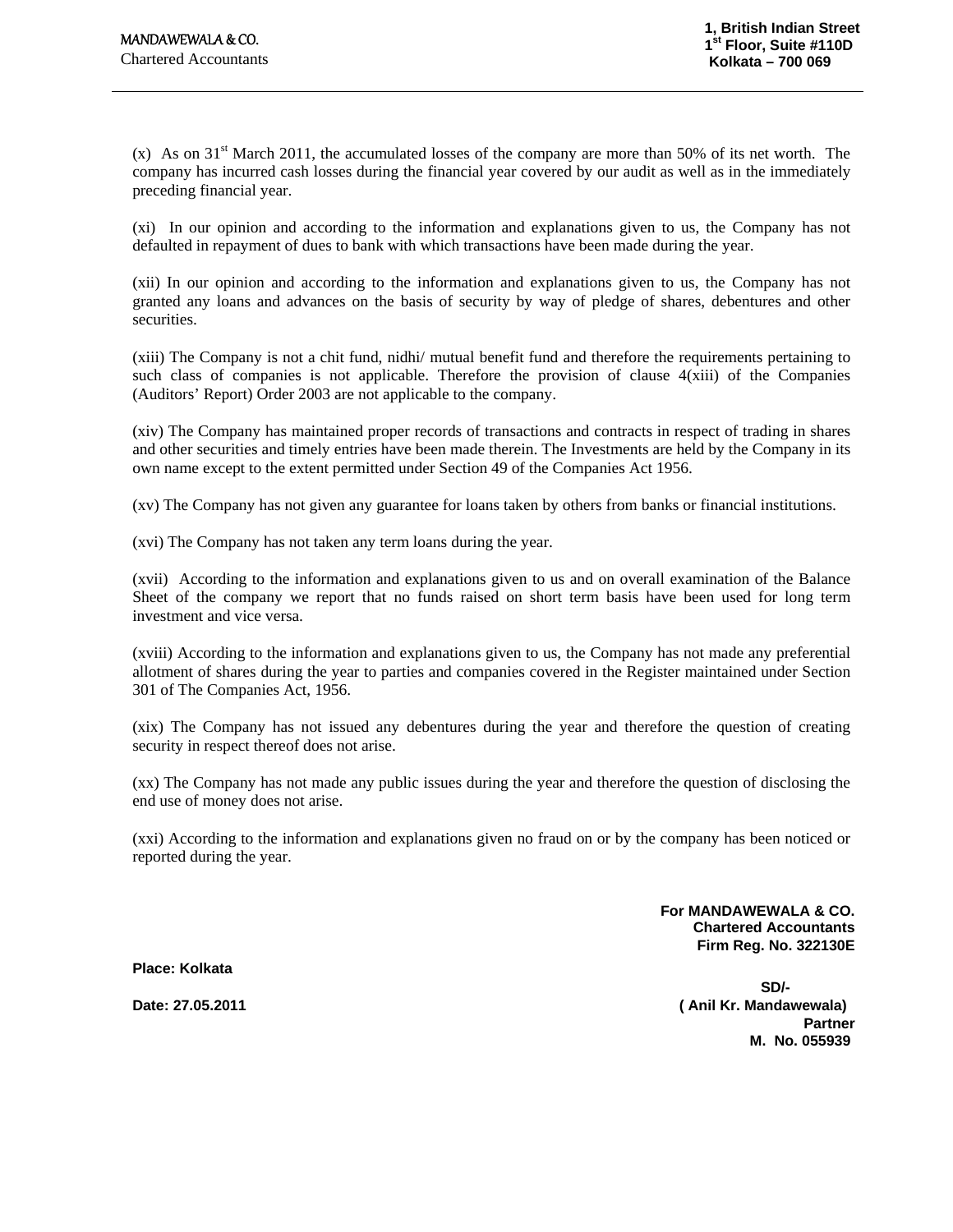### **Balance Sheet as at 31st March, 2011**

|                                                 | <b>Schedules</b>          | As at<br>31/03/2011 | As at<br>31/03/2010 |
|-------------------------------------------------|---------------------------|---------------------|---------------------|
|                                                 |                           | Rs.                 | Rs.                 |
| <b>SOURCE OF FUND</b>                           |                           |                     |                     |
| <b>Share Holders' Fund</b>                      |                           |                     |                     |
| <b>Share Capital</b>                            | 1                         | 2,490,000           | 2,490,000           |
|                                                 |                           |                     |                     |
|                                                 |                           | 2,490,000           | 2,490,000           |
| <b>APPLICATION OF FUND</b>                      |                           |                     |                     |
|                                                 |                           |                     |                     |
| <b>Investments</b>                              | $\overline{2}$            | 622,200             | 622,200             |
| <b>Current Assets, Loans and Advances</b>       |                           |                     |                     |
| Cash & Bank Balances                            | $\ensuremath{\mathsf{3}}$ | 23,795              | 24,498              |
| Loans & Advances                                | 4                         | 28,003              | 28,003              |
|                                                 |                           | 51,798              | 52,501              |
| <b>Less: Current Liabilities and Provisions</b> | 5                         | 47,775              | 32,170              |
| <b>Net Current Assets/(Liabilities)</b>         |                           | 4,023               | 20,331              |
| Profit & Loss Account                           |                           | 1,863,777           | 1,847,469           |
|                                                 |                           | 2,490,000           | 2,490,000           |
|                                                 |                           |                     |                     |

**Significant Accounting Policies and Notes to Accounts**

7

**The Schedules referred to above and notes to accounts form an integral part of Balance Sheet**

**As per our Report of even date**

**CHARTERED ACCOUNTANTS Firm Reg. No. 322130E**

**FOR MANDAWEWALA & CO. For and on behalf of the Board of Directors**

SD/- SD/- SD/- **ANIL KUMAR MANDAWEWALA Nilkantha Das PARTNER [Director] [Director] Membership No. 055939**

 **Place : Kolkata**

 **Date : 25.05.2011**

 **Amit Kumar Mondal**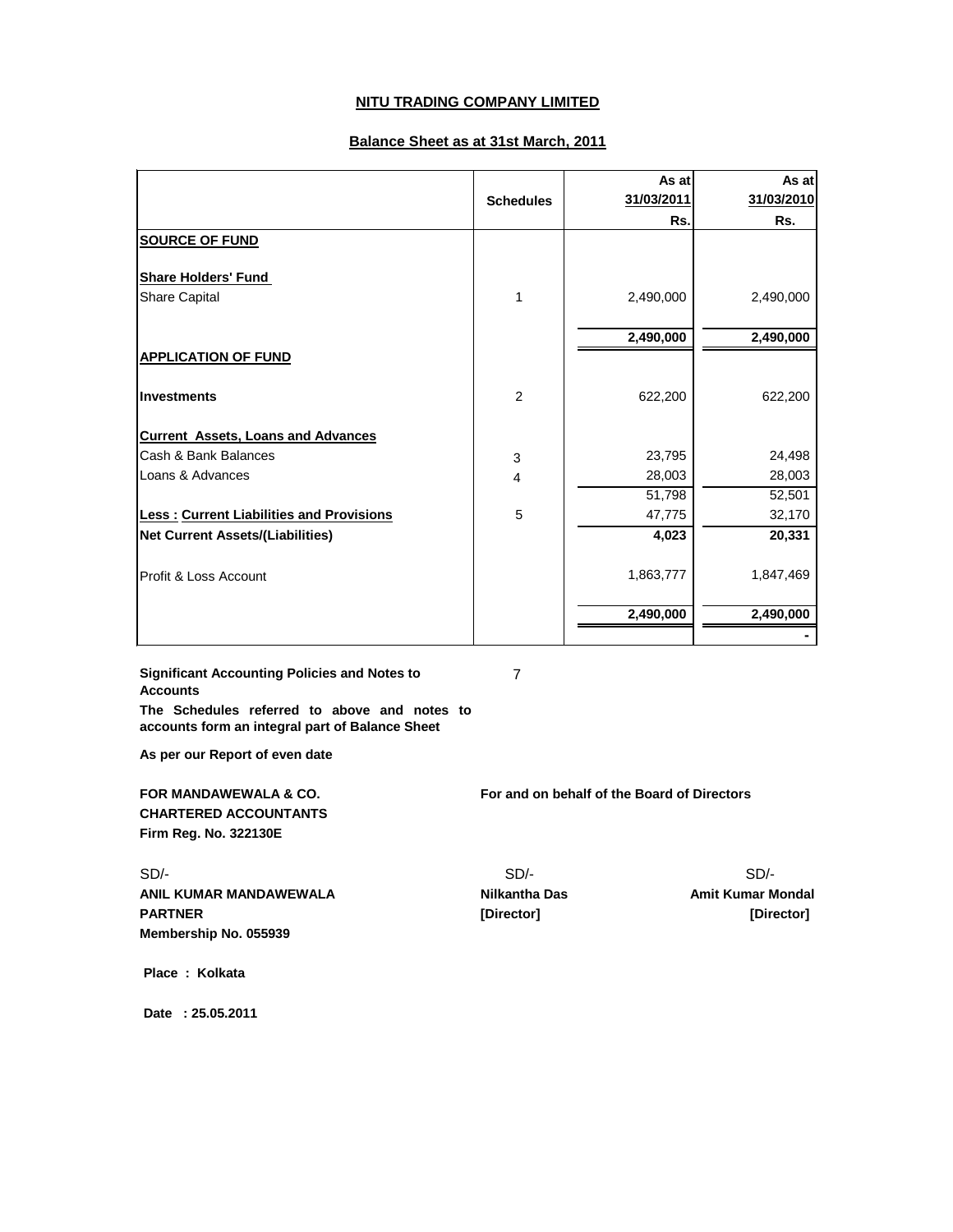|                                                              |                  | For the year | For the year  |
|--------------------------------------------------------------|------------------|--------------|---------------|
|                                                              |                  | ended        | ended         |
|                                                              | <b>Schedules</b> | 31/03/2011   | 31/03/2010    |
|                                                              |                  | Rs.          | Rs.           |
|                                                              |                  |              |               |
| <b>INCOME</b>                                                |                  |              |               |
| Professional Service Charges (TDS Rs. Nil) (P.Y. Nil)        |                  | 30,000       |               |
|                                                              |                  | 30,000       |               |
|                                                              |                  |              |               |
| <b>EXPENDITURE</b>                                           |                  |              |               |
| Administrative Expenses                                      | $6\phantom{1}6$  | 46,308       | 57,371        |
|                                                              |                  | 46,308       | 57,371        |
|                                                              |                  |              |               |
| Profit/(Loss) during the year before tax                     |                  | (16, 308)    | (57, 371)     |
|                                                              |                  |              |               |
| <b>Less: Provision for Income-tax</b>                        |                  |              |               |
| Profit/(Loss) After Tax                                      |                  | (16, 308)    | (57, 371)     |
| Brought Forward Profit/(Loss)                                |                  | (1,847,469)  | (1,790,098)   |
| <b>Balance Carried to Balance Sheet</b>                      |                  | (1,863,777)  | (1, 847, 469) |
|                                                              |                  |              |               |
| <b>Earnings per share</b> (Refer Note No. 09 to Schedule 07) |                  | (0.07)       | (0.23)        |
|                                                              |                  |              |               |

### **Profit & Loss Account for the year ended 31st March, 2011**

**Significant Accounting Policies and Notes to Accounts**

7

**The Schedules referred to above and notes to accounts form an integral part of the Profit and Loss Account**

As per our Report of even date

# **CHARTERED ACCOUNTANTS Firm Reg. No. 322130E**

**FOR MANDAWEWALA & CO. For and on behalf of the Board of Directors**

**ANIL KUMAR MANDAWEWALA PARTNER Membership No. 055939**

 **Place : Kolkata**

 **Date : 25.05.2011**

SD/- SD/- SD/- **Nilkantha Das [Director]**

**Amit Kumar Mondal [Director]**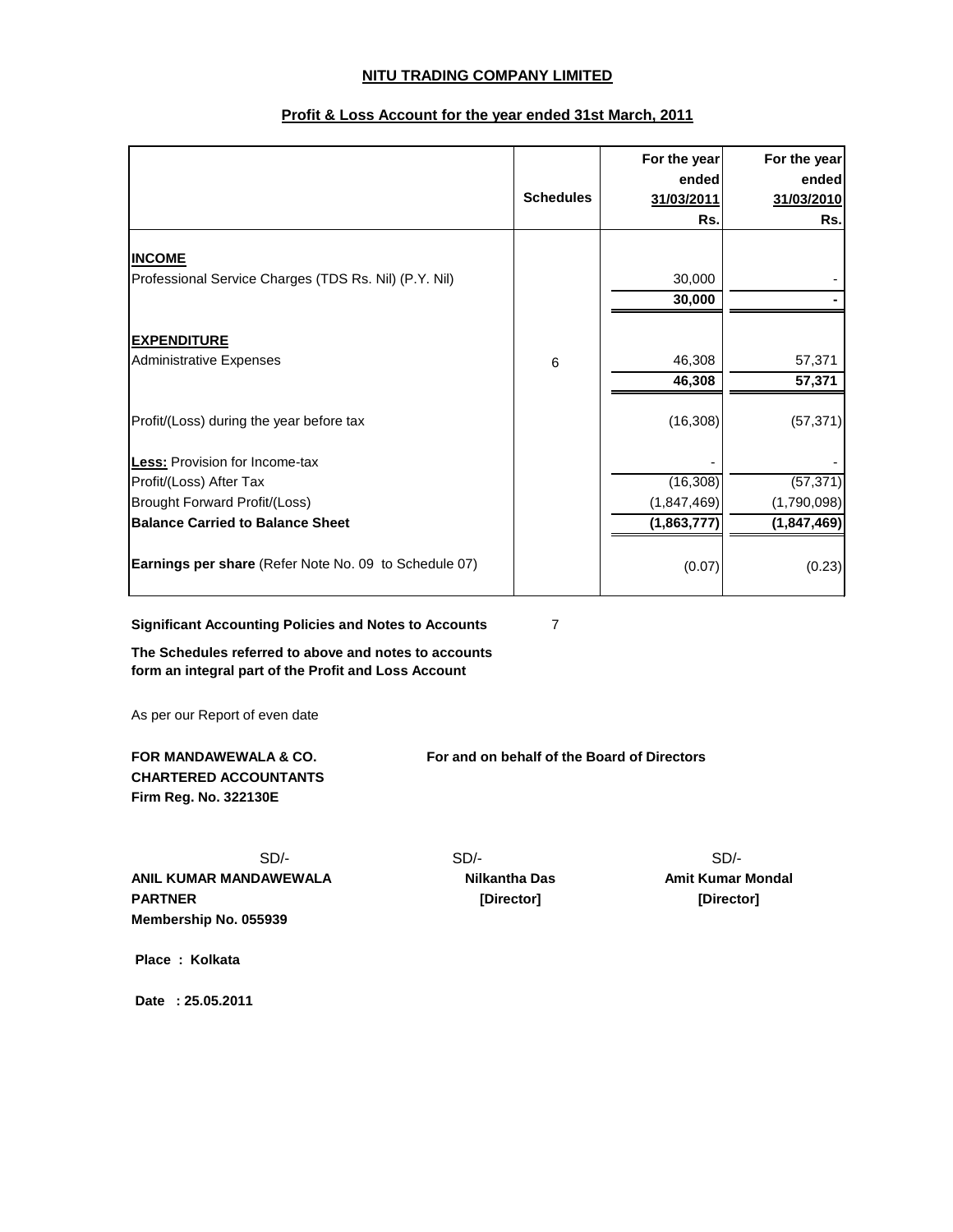### **Cash Flow Statement for the year ended March 31, 2011**

|                                                                                                        | 2010-11   | 2009-10   |
|--------------------------------------------------------------------------------------------------------|-----------|-----------|
|                                                                                                        | Rs.       | Rs.       |
|                                                                                                        |           |           |
| A. Cash flow from operating activities<br>Net profit / (loss) before taxation, and extraordinary items | (16, 308) | (57, 371) |
| Adjustments for:                                                                                       |           |           |
| Dividend/Interest income                                                                               |           |           |
| Operating profit before working capital changes                                                        | (16, 308) | (57, 371) |
| <b>Movements in working capital:</b>                                                                   |           |           |
| Decrease / (Increase) loans and advances                                                               |           | 450,000   |
| Increase / (Decrease) in current liabilities                                                           | 15,605    | 10,363    |
| <b>Cash generated from operations</b>                                                                  |           |           |
| Cash flow before extraordinary items                                                                   | (703)     | 402,992   |
| Net cash used in operating activities                                                                  | (703)     | 402,992   |
| B. Cash flows from investing activities                                                                |           |           |
| Purchase of Investments                                                                                |           | (400,000) |
| Sale of investments                                                                                    |           |           |
| Interest / Dividend received                                                                           |           |           |
| Net cash used in investing activities                                                                  |           | (400,000) |
| C. Cash Flows from financing activities                                                                |           |           |
| Net cash from financing activities                                                                     |           |           |
| Net increase / (decrease) in cash and cash equivalents $(A + B + C)$                                   | (703)     | 2,992     |
| Cash and cash equivalents at the beginning of the year                                                 | 24,498    | 21,506    |
| Cash and cash equivalents at the end of the year                                                       | 23,795    | 24,498    |
| Components of cash and cash equivalents at the year end                                                |           |           |
| Cash and cheques on hand                                                                               | 10,054    | 10,054    |
| With banks - in current account                                                                        | 13,741    | 14,444    |
|                                                                                                        | 23,795    | 24,498    |
|                                                                                                        |           |           |

As per our report of even date

**FOR MANDAWEWALA & CO. Firm Reg. No. 322130E**

SD/- **ANIL KUMAR MANDAWEWALA PARTNER** SD/- SD/- SD/-**Membership No. 055939 Nilkantha Das** Amit Kumar Mondal

For and on behalf of the Board of Directors

[Director] [Director]

Place : Kolkata

Date : 25.05.2011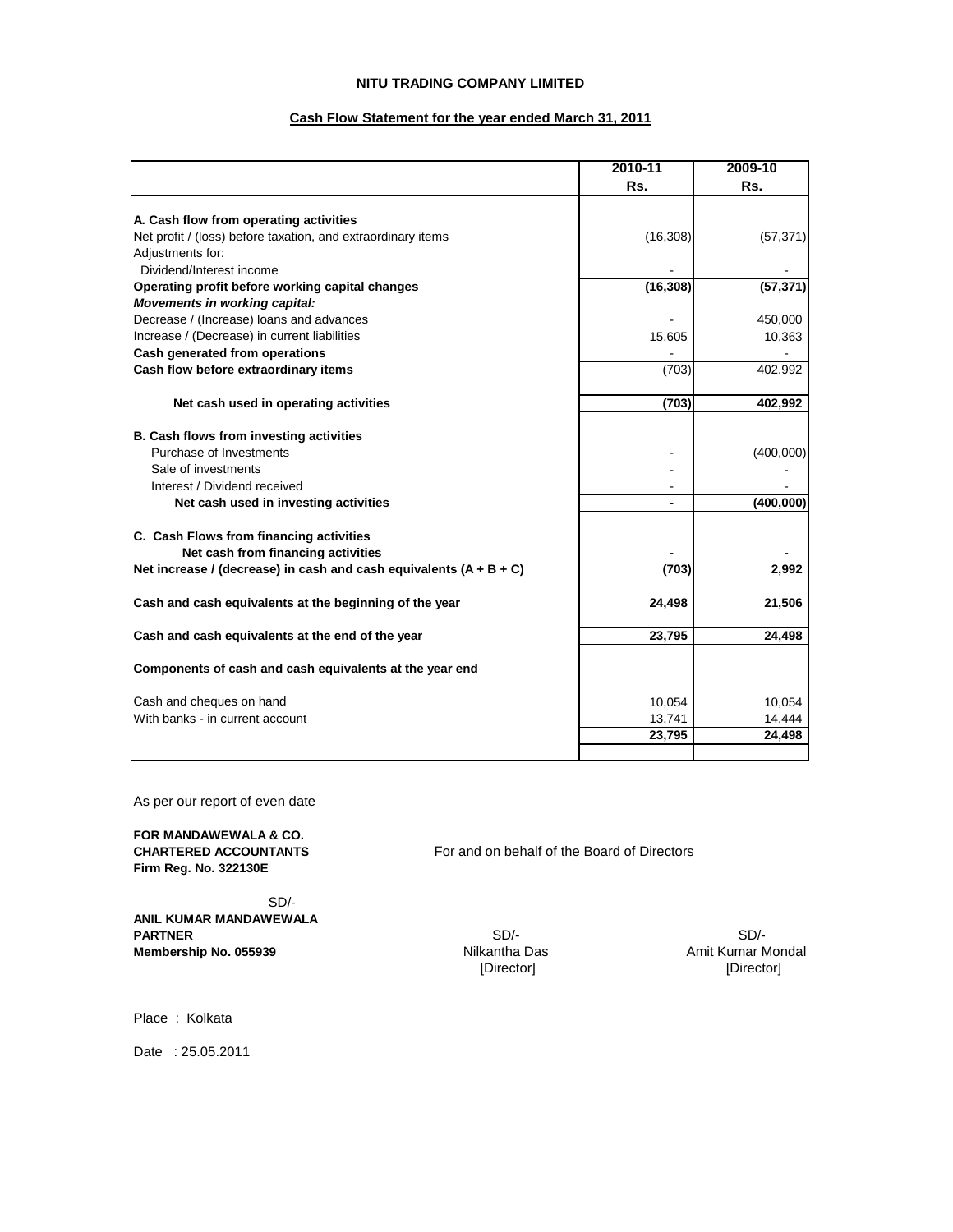**Schedules forming part of the Balance Sheet**

|                                                                       |                 |                 | As at             | As at             |
|-----------------------------------------------------------------------|-----------------|-----------------|-------------------|-------------------|
|                                                                       |                 |                 | 31/03/2011        | 31/03/2010        |
|                                                                       |                 |                 | Rs.               | Rs.               |
| <b>SCHEDULE 1 : SHARE CAPITAL</b>                                     |                 |                 |                   |                   |
|                                                                       |                 |                 |                   |                   |
| Authorised:                                                           |                 |                 |                   |                   |
| 2,50,000 (P.Y.2,50,000) Equity Shares of Rs 10                        |                 |                 | 2,500,000         | 2,500,000         |
|                                                                       |                 |                 | 2,500,000         | 2,500,000         |
| <b>Issued, Subscribed and Paid Up:</b>                                |                 |                 |                   |                   |
| 2,49,000 (P.Y.2,49,000) Equity Shares of Rs. 10<br>each fully paid up |                 |                 | 2,490,000         | 2,490,000         |
|                                                                       |                 |                 | 2,490,000         | 2,490,000         |
|                                                                       |                 |                 |                   |                   |
| <b>SCHEDULE 2 : INVESTMENTS (Long term)/</b>                          |                 |                 |                   |                   |
| (Other than trade)                                                    |                 |                 |                   |                   |
|                                                                       | <b>AS AT</b>    | <b>AS AT</b>    |                   |                   |
| <b>Quoted Shares</b>                                                  | 31/03/11        | 31/03/10        |                   |                   |
| <b>Equity Shares of Rs. 10 each (Fully paid up)</b>                   | No. of Shares   | No. of Shares   |                   |                   |
| Subhsree Patrochem Industrial Investments Limited                     | 8,600           | 8,600           | 17,200            | 17,200            |
| Aarsree Agra Limited                                                  | 18,500<br>7,500 | 18,500<br>7,500 | 92,500<br>112,500 | 92,500<br>112,500 |
| Indian Capital Corporation Limited<br><b>TOTAL (A)</b>                | 34,600          | 34,600          | 222,200           | 222,200           |
|                                                                       |                 |                 |                   |                   |
| Equity Shares Of Rs. 10/- each (Fully paid up)                        |                 |                 |                   |                   |
| Morning Due Finance Private Limited                                   | 2,000           |                 | 400,000           |                   |
| TOTAL (B)                                                             | 2,000           |                 | 400,000           |                   |
|                                                                       |                 |                 |                   |                   |
| Preference Shares Of Rs. 100 each (Fully paid up)                     |                 |                 |                   |                   |
| Morning Due Finance Private Limited                                   |                 | 2,000           |                   | 400,000           |
| <b>TOTAL (C)</b>                                                      |                 | 2,000           |                   | 400,000           |
| Total (A+B+C)                                                         | 36,600          | 36,600          | 622,200           | 622,200           |
|                                                                       |                 |                 |                   |                   |
| <b>Total Aggregate Market Value or Quoted</b>                         |                 |                 | 222,200           | 222,200           |
|                                                                       |                 |                 |                   |                   |
| <b>SCHEDULE 3 : CASH &amp; BANK BALANCES</b>                          |                 |                 |                   |                   |
| Cash in hand                                                          |                 |                 |                   |                   |
| With Scheduled Bank in Current A/c.                                   |                 |                 | 10,054            | 10,054            |
| Bank of India                                                         |                 |                 | 13,741            | 14,444            |
|                                                                       |                 |                 |                   |                   |
|                                                                       |                 |                 | 23,795            | 24,498            |
|                                                                       |                 |                 |                   |                   |
|                                                                       |                 |                 |                   |                   |
|                                                                       |                 |                 |                   |                   |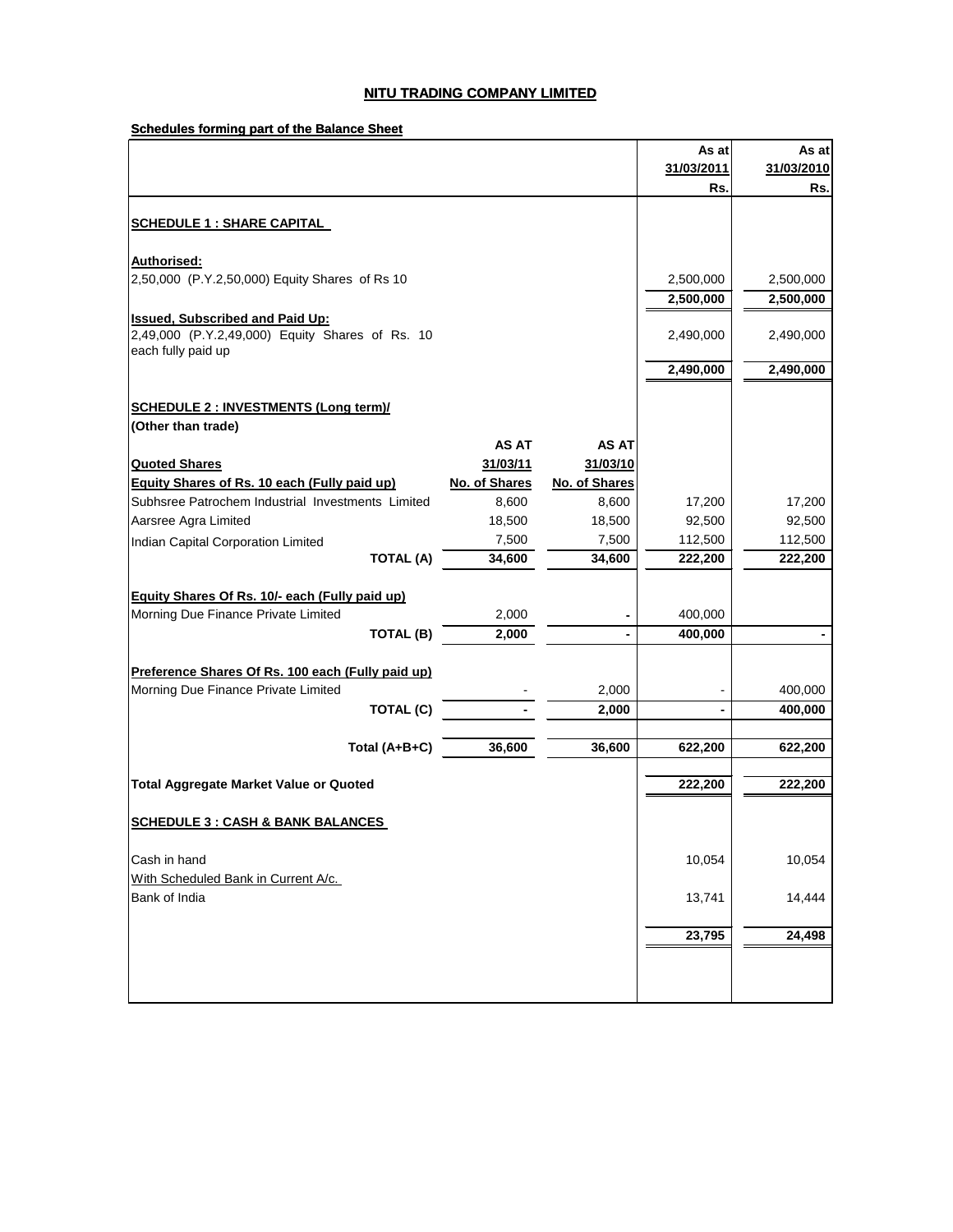**Schedules forming part of the Balance Sheet**

|                                                 | As at      | As at      |
|-------------------------------------------------|------------|------------|
|                                                 | 31/03/2011 | 31/03/2010 |
|                                                 | Rs.        | Rs.        |
|                                                 |            |            |
| <b>SCHEDULE 4 : LOANS AND ADVANCES</b>          |            |            |
| (Unsecured, Considered Good except as           |            |            |
| otherwise stated)                               |            |            |
| <b>Advances</b> (Recoverable in cash or in kind |            |            |
| or for value to be received)                    |            |            |
| TDS Refundable (A.Y. 87-88)                     | 6,041      | 6,041      |
| TDS Refundable (A.Y. 94-95)                     | 2,602      | 2,602      |
| TDS Refundable (A.Y. 95-96)                     | 746        | 746        |
| TDS Refundable (A.Y. 02-03)                     | 16,775     | 16,775     |
| TDS Refundable (A.Y. 09-10)                     | 1,839      | 1,839      |
|                                                 | 28,003     | 28,003     |
|                                                 |            |            |
| <b>SCHEDULE 5 : CURRENT LIABILITIES AND</b>     |            |            |
| <b>CURRENT LIABILITIES</b>                      |            |            |
| (Refer note no 2 to schedule 7)                 |            |            |
| Niche Technologies Pvt. Ltd                     | 10,517     | 2,068      |
| P.P. Mukhopadhyay & Co.                         | 1,103      | 1,103      |
| <b>B.K. Barik &amp; Associates</b>              | 600        |            |
| Rajneesh Agarwal & Co. (Exp)                    | 5,335      | 5,335      |
| <b>Reflect Advertising</b>                      | 3,664      | 3,664      |
| <b>Audit Fees Payable</b>                       | 2,206      |            |
| <b>Outstanding Liabilities</b>                  | 24,350     | 20,000     |
|                                                 | 47,775     | 32,170     |
| <b>PROVISIONS</b>                               |            |            |
| Provision for Income Tax                        |            |            |
|                                                 | 47,775     | 32,170     |
|                                                 |            |            |
|                                                 |            |            |

### **NITU TRADING COMPANY LIMITED**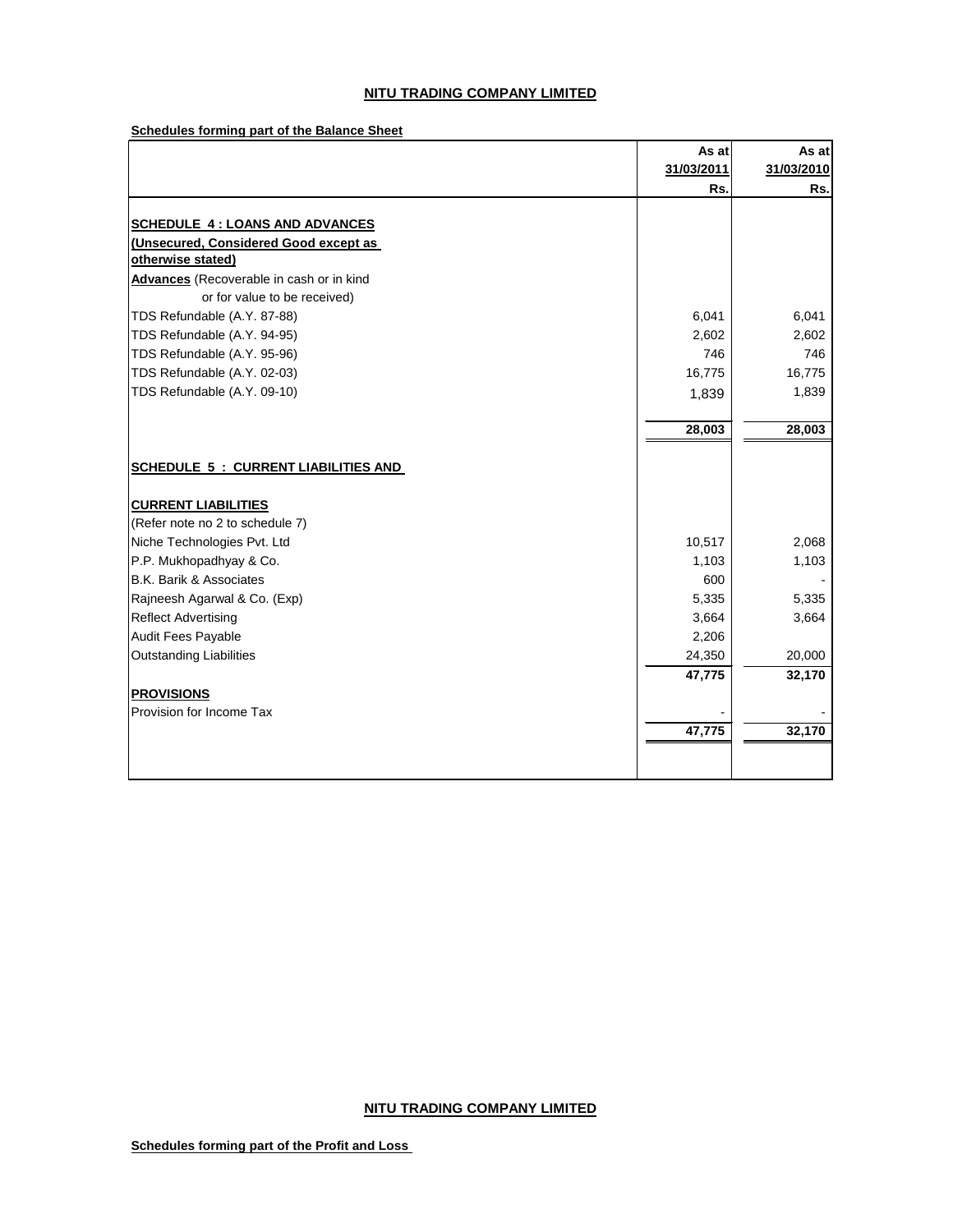|                                             | For the year | For the year |
|---------------------------------------------|--------------|--------------|
|                                             | ended        | ended        |
|                                             | 31/03/2011   | 31/03/2010   |
|                                             | Rs.          | Rs.          |
|                                             |              |              |
| <b>SCHEDULE 6 : ADMINISTRATIVE EXPENSES</b> |              |              |
|                                             |              |              |
| <b>Accounting Charges</b>                   |              | 10,000       |
| Advertisement                               | 18,141       | 14,745       |
| <b>Audit Fees</b>                           | 2,206        | 1,103        |
| <b>Bank Charges</b>                         | 65           | 464          |
| <b>Filing Fees</b>                          |              | 5,610        |
| <b>General Charges</b>                      | 565          | 30           |
| <b>Listing Fees</b>                         | 11,582       | 11,582       |
| Printing & Stationery                       | 177          | 265          |
| <b>Professional Fees</b>                    | 950          | 950          |
| <b>Rates and Taxes</b>                      | 4,350        | 4,350        |
| Service Charges                             | 8,272        | 8,272        |
|                                             |              |              |
|                                             | 46,308       | 57,371       |
|                                             |              |              |
|                                             |              |              |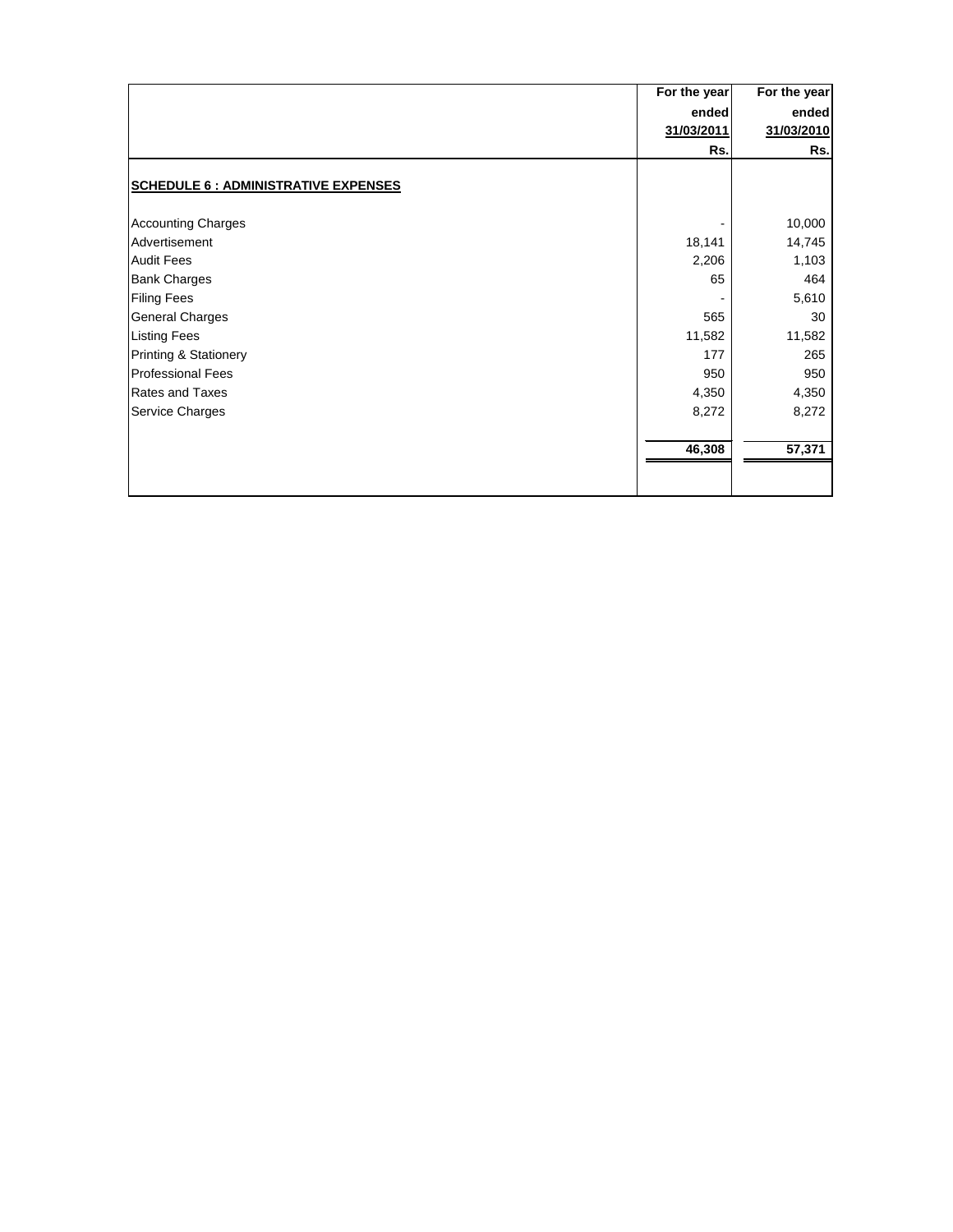### **SCHEDULE FORMING PART OF THE BALANCE SHEET AND THE PROFIT & LOSS ACCOUNT FOR THE**  YEAR ENDED 31<sup>ST</sup> MARCH, 2011

**Nitu Trading Company Limited is engaged in the business of Investment and Finance.** 

### **SCHEDULE 7 :**

### **Significant Accounting Policies**

### **a) Basis of Preparation**

The financial statements have been prepared to comply in all material respects with the Notified Accounting Standards by Companies Accounting Standards Rules, 2006 and the relevant provisions of the Companies Act, 1956 ('the Act'). The financial statements have been prepared under the historical cost convention on an accrual basis. The accounting policies have been consistently applied by the Company and are consistent with those used in the previous year, except otherwise mentioned.

### **b) Use of Estimates**

The preparation of financial statements in conformity with generally accepted accounting principles requires management to make estimates and assumptions that affect the reported amounts of assets and liabilities and disclosure of contingent liabilities at the date of the financial statements and the results of operation during the reporting year end. Although these estimates are based upon management best knowledge of current events and actions, actual results could differ from these estimates.

### **c) Revenue Recognition**

Revenue is recognized to the extent that it is probable that the economic benefits will flow to the Company and the revenue can be reliably measured.

### **d) Employee Benefits**

The company does not have any employees; hence the Accounting Standard AS 15 "Employee Benefits" issued by the 'Institute of Chartered Accountants of India' is not applicable to the company

### **e) Income Taxes**

Tax expense comprises of current and deferred taxes. Current income- tax is measured at the amount expected to be paid to the tax authorities in accordance with the Indian Income Tax Act. Deferred income taxes reflects the impact of current year timing differences between taxable income and accounting income for the year and reversal of timing differences of earlier years. Deferred tax is measured based on the tax rates and the tax laws enacted or substantively enacted at the balance sheet date. Deferred tax assets are recognised only to the extent that there is reasonable certainty that sufficient future taxable income will be available against which such deferred tax assets can be realized. Deferred tax assets are recognised on carry forward of unabsorbed depreciation and tax losses only if there is virtual certainty that such deferred tax assets can be realized against future taxable profits. Unrecognized deferred tax assets of earlier years are re-assessed and recognised to the extent that it has become reasonably certain that future taxable income will be available against which such deferred tax assets can be realized.

### **f) Provisions**

A provision is recognized when an enterprise has a present obligation as a result of a past event and it is probable that an outflow of resources will be required to settle the obligation, in respect of which a reliable estimate can be made. Provisions are not discounted to their present value and are determined based on the best estimate required to settle the obligation at the Balance Sheet date. These are reviewed at each Balance Sheet date and adjusted to reflect the current best estimates.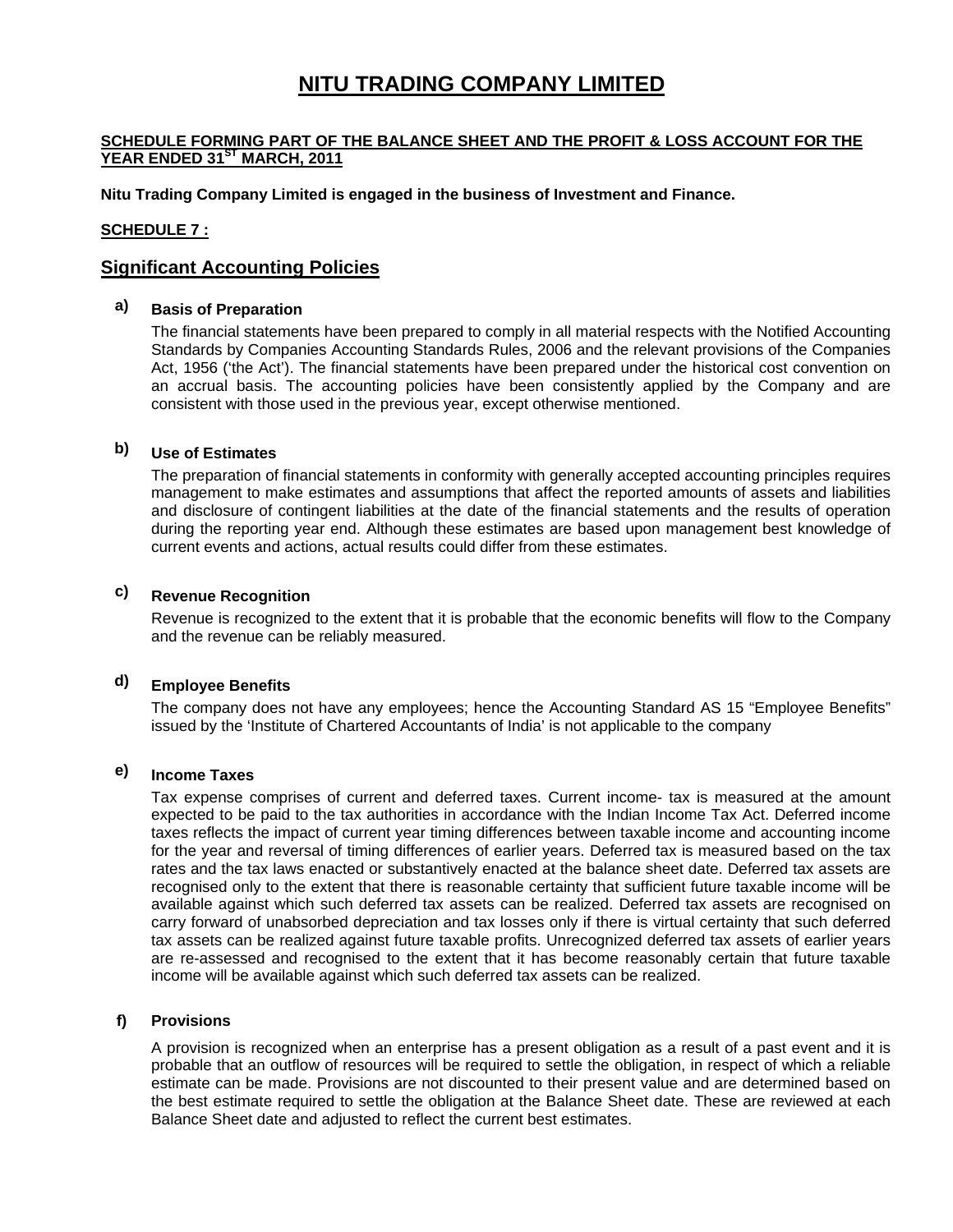### **Notes to Accounts :**

- 1. Disclosures under Section 22 of the Micro, Small and Medium Enterprises Development Act, 2006 could not be furnished as none of the suppliers of the company have provided the details of their registration under the said act.
- 2. Earning in Foreign Currency : Rs. Nil (P.Y. Rs. Nil) 3. Expenditure in Foreign Currency : Rs. Nil (P.Y. Rs. Nil)
- 4. Contingent Liabilities : Rs. Nil (P.Y. Nil)

### 5. **Related Parties Disclosures**

*Names of related parties where control exists irrespective of whether transactions have taken place during the period* 

| <b>Holding Companies</b>                                                                                                                                 | None |
|----------------------------------------------------------------------------------------------------------------------------------------------------------|------|
|                                                                                                                                                          |      |
| related<br>other<br>parties<br>with<br><b>Names</b><br>whom<br>of _<br>transactions have taken place during the period                                   |      |
| Key Management Personnel                                                                                                                                 | None |
| Relatives of key management personnel                                                                                                                    | None |
| Enterprise owned or significantly influenced by group<br>of individuals or their relatives who have control or<br>significant influence over the Company | None |
| * There are no Related Party Transactions done during the year.                                                                                          |      |

- 6. The Company did not have any deferred tax liability as on 31st March, 2011. The deferred tax asset as under shall be recognized when there is virtual certainty of sufficient future taxable income .
- 7. These financial statements have been prepared in the format prescribed by the Revised Schedule VI to the Companies Act,1956. Previous years figures have been recasted/restated to confirm to the classification of the current period ,
- 8. Other additional information: Not applicable